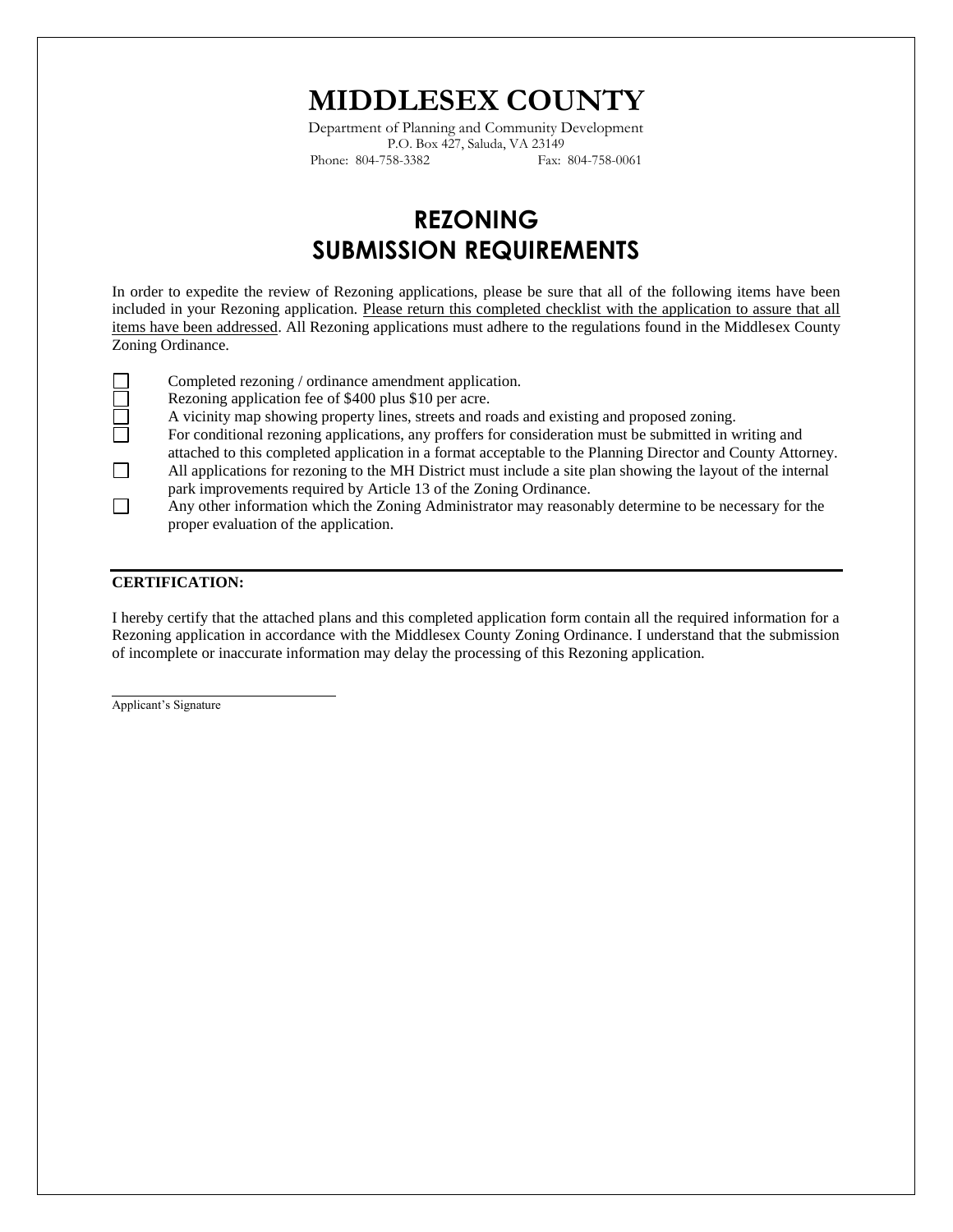Department of Planning and Community Development P.O. Box 427, Saluda, VA 23149 Phone: 804-758-3382

## **REZONING / ORDINANCE AMENDMENT APPLICATION**

### **OFFICE USE ONLY**

|                                                |                                                                                                                |                                               |      |            |  | <b>OFFICE USE ONLY</b>                                                                                                                                                                                                         |              |          |  |        |
|------------------------------------------------|----------------------------------------------------------------------------------------------------------------|-----------------------------------------------|------|------------|--|--------------------------------------------------------------------------------------------------------------------------------------------------------------------------------------------------------------------------------|--------------|----------|--|--------|
|                                                |                                                                                                                | Application #:                                |      |            |  |                                                                                                                                                                                                                                |              |          |  |        |
| <b>Ordinance Amendment Classification/Fee:</b> |                                                                                                                |                                               |      | $\Box$     |  |                                                                                                                                                                                                                                |              |          |  |        |
|                                                |                                                                                                                |                                               |      |            |  | Ordinance Amendment (\$300)                                                                                                                                                                                                    |              |          |  |        |
| Tax Query:                                     | $\mathbf{L}$                                                                                                   | Current                                       |      | Delinquent |  |                                                                                                                                                                                                                                |              |          |  |        |
|                                                |                                                                                                                |                                               |      |            |  |                                                                                                                                                                                                                                | $\mathbf{I}$ | Approved |  | Denied |
|                                                |                                                                                                                | Board of Supervisors Hearing Date: Decision:  |      |            |  |                                                                                                                                                                                                                                |              | Approved |  | Denied |
|                                                |                                                                                                                |                                               |      |            |  |                                                                                                                                                                                                                                |              |          |  |        |
|                                                |                                                                                                                |                                               |      |            |  |                                                                                                                                                                                                                                |              |          |  |        |
|                                                |                                                                                                                |                                               |      |            |  |                                                                                                                                                                                                                                |              |          |  |        |
| Zoning Administrator Signature                 |                                                                                                                |                                               | Date |            |  |                                                                                                                                                                                                                                |              |          |  |        |
|                                                |                                                                                                                | <b>APPLICANT INFORMATION</b>                  |      |            |  |                                                                                                                                                                                                                                |              |          |  |        |
|                                                |                                                                                                                |                                               |      |            |  | Name: Name and the contract of the contract of the contract of the contract of the contract of the contract of the contract of the contract of the contract of the contract of the contract of the contract of the contract of |              |          |  |        |
|                                                |                                                                                                                |                                               |      |            |  | Address: City/State/Zip: City/State/Zip:                                                                                                                                                                                       |              |          |  |        |
|                                                |                                                                                                                |                                               |      |            |  |                                                                                                                                                                                                                                |              |          |  |        |
|                                                |                                                                                                                |                                               |      |            |  |                                                                                                                                                                                                                                |              |          |  |        |
|                                                |                                                                                                                | <b>PROPERTY OWNER INFORMATION</b>             |      |            |  |                                                                                                                                                                                                                                |              |          |  |        |
|                                                |                                                                                                                |                                               |      |            |  |                                                                                                                                                                                                                                |              |          |  |        |
|                                                |                                                                                                                |                                               |      |            |  | Address: City/State/Zip: City/State/Zip:                                                                                                                                                                                       |              |          |  |        |
|                                                |                                                                                                                |                                               |      |            |  |                                                                                                                                                                                                                                |              |          |  |        |
|                                                |                                                                                                                |                                               |      |            |  |                                                                                                                                                                                                                                |              |          |  |        |
|                                                |                                                                                                                | <b>PROPERTY INFORMATION</b>                   |      |            |  |                                                                                                                                                                                                                                |              |          |  |        |
|                                                |                                                                                                                |                                               |      |            |  |                                                                                                                                                                                                                                |              |          |  |        |
|                                                |                                                                                                                |                                               |      |            |  | Magisterial District: Let Size (in Acres): Lot Size (in Acres):                                                                                                                                                                |              |          |  |        |
|                                                |                                                                                                                | Existing Land Use:                            |      |            |  |                                                                                                                                                                                                                                |              |          |  |        |
|                                                |                                                                                                                |                                               |      |            |  |                                                                                                                                                                                                                                |              |          |  |        |
|                                                |                                                                                                                |                                               |      |            |  |                                                                                                                                                                                                                                |              |          |  |        |
|                                                |                                                                                                                | <b>REZONING / ORDINANCE AMENDMENT REQUEST</b> |      |            |  |                                                                                                                                                                                                                                |              |          |  |        |
|                                                |                                                                                                                |                                               |      |            |  |                                                                                                                                                                                                                                |              |          |  |        |
|                                                |                                                                                                                |                                               |      |            |  | do hereby petition the Middlesex County Board of Supervisors with the following request:                                                                                                                                       |              |          |  |        |
|                                                |                                                                                                                |                                               |      |            |  |                                                                                                                                                                                                                                |              |          |  |        |
|                                                |                                                                                                                |                                               |      |            |  |                                                                                                                                                                                                                                |              |          |  |        |
|                                                | Map amendment modifying the Zoning District Classification of parcel(s) or portions of parcel(s) _____________ |                                               |      |            |  |                                                                                                                                                                                                                                |              |          |  |        |
|                                                |                                                                                                                |                                               |      |            |  |                                                                                                                                                                                                                                |              |          |  |        |

Map amendment modifying the approved proffered conditions of parcel(s) or portions of parcel(s) \_\_\_\_\_\_\_\_\_\_

 $\Box$